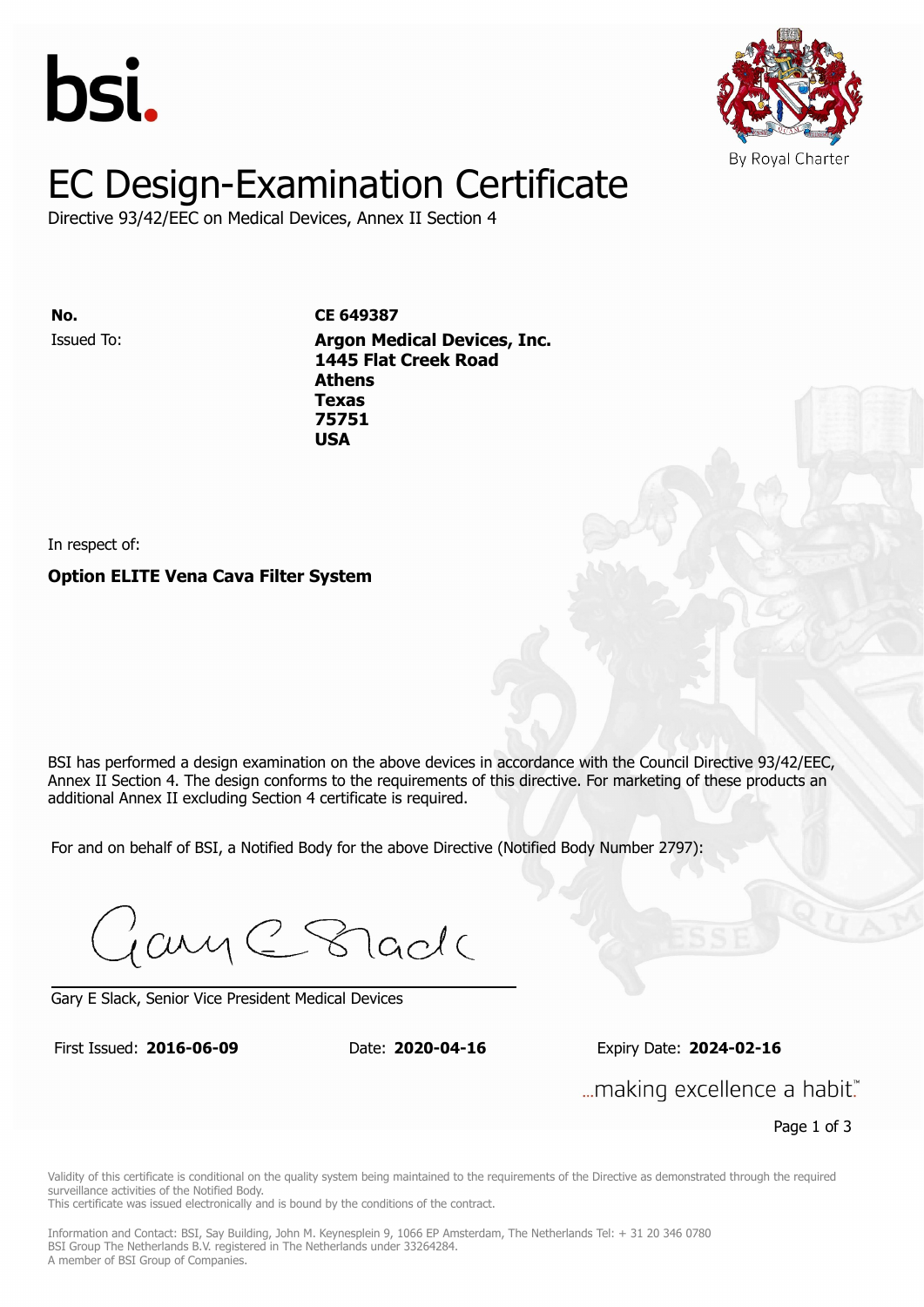



## EC Design-Examination Certificate

#### **Supplementary Information to CE 649387**

Issued To: **Argon Medical Devices, Inc. 1445 Flat Creek Road Athens Texas 75751 USA**

#### **Option Elite Retrievable Vena Cava Filter**

Classification: class III Intended purpose per IFU

The Option ELITE Filter is indicated for the prevention of recurrent pulmonary embolism (PE) via percutaneous placement in the inferior vena cava (IVC) in the following conditions:

- Pulmonary thromboembolism when anticoagulants are contraindicated
- Failure of anticoagulant therapy in thromboembolic disease
- Emergency treatment following massive pulmonary embolism where anticipated benefits of conventional therapy are reduced
- Chronic, recurrent pulmonary embolism where anticoagulant therapy has failed or is contraindicated

The Option ELITE Filter may be removed according to the instructions supplied in the IFU, entitled "Optional Procedure for Filter Retrieval" in patients who no longer require a filter. Retrieval of the filter can only be performed by the jugular approach.

The Angiographic Vessel Dilator is designed to provide angiographic visualization and linear measurement of the vasculature when used in conjunction with the delivery of radiopaque contrast media to the vena cava.

| <b>Catalog Number</b> | System                                                 |
|-----------------------|--------------------------------------------------------|
| 352506070E            | Option Elite Retrievable Vena Cava Filter System       |
| 352506100E            | Option Elite 100cm Retrievable Vena Cava Filter System |

First Issued: **2016-06-09** Date: **2020-04-16** Expiry Date: **2024-02-16**

... making excellence a habit."

Page 2 of 3

Validity of this certificate is conditional on the quality system being maintained to the requirements of the Directive as demonstrated through the required surveillance activities of the Notified Body.

This certificate was issued electronically and is bound by the conditions of the contract.

Information and Contact: BSI, Say Building, John M. Keynesplein 9, 1066 EP Amsterdam, The Netherlands Tel: + 31 20 346 0780 BSI Group The Netherlands B.V. registered in The Netherlands under 33264284. A member of BSI Group of Companies.